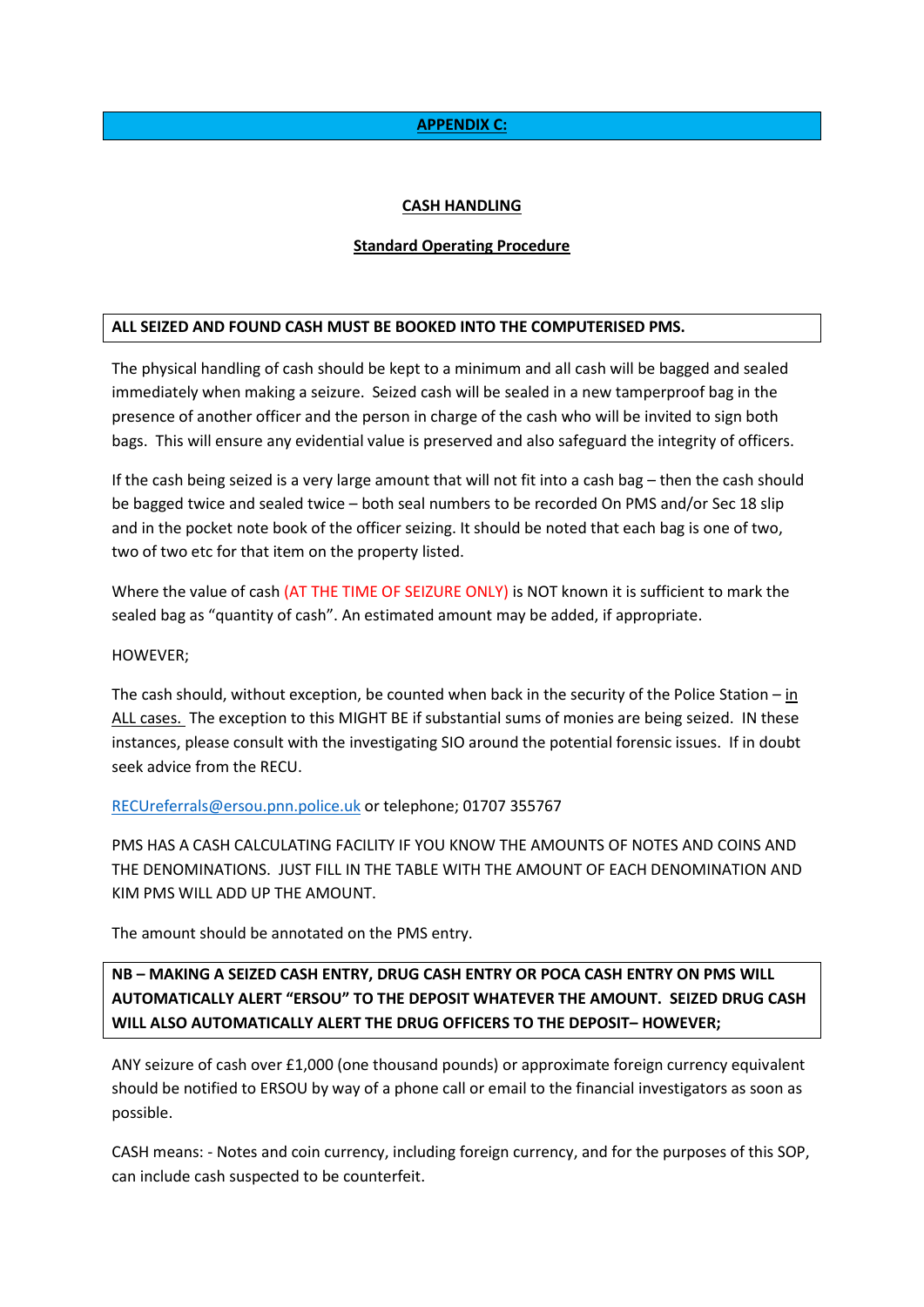POCA (Proceeds of Crime Act) includes the following in its definition of CASH, such documents that hold a potential monetary value. Officers and staff should consider preserving these documents for any potential forensic examination.

- Postal Orders
- Cheques of any kind, including travellers cheques
- Bankers drafts
- Bearers bonds and bearers shares

Broadly speaking, for the purposes of this SOP, cash seized and retained by Police will fall into two categories: -

- 1. Found cash (including other cash seized for "non-suspicious / criminal" reasons, such as retained for safekeeping etc).
- 2. Cash believed or suspected to be derived from crime.

#### **Found cash**

All amounts of cash recorded in the found property system MUST be counted. (The exception to this is if the quantity is of an unusually high amount or the circumstances surrounding it give rise to the possibility it is or could be cash derived from crime – if in doubt, contact ERSOU).

- The Police officer or Enquiry officer booking in found cash must make sure that the amount recorded is witnessed – either by another enquiry officer or police officer and, where possible, by the finder.
- In the event of an Enquiry Officer lone working another member of staff should be sought to witness the amount being recorded and they should sign the property slip and / or the property register.
- Property must be bagged and sealed. The seal number must be recorded on the found property slip and in the register.
- If, after 28 days of Police retention of the cash, the owner has not been established, the property may be kept for a further 14 days to give (a) the owner (if known) time to collect and (b) for finder to claim. After this time the Cash can be banked – using the standard Force process for this – using the secure transit bags.
- An audit/check of the found property system will be conducted by a Business Support Officer every quarter (3 months).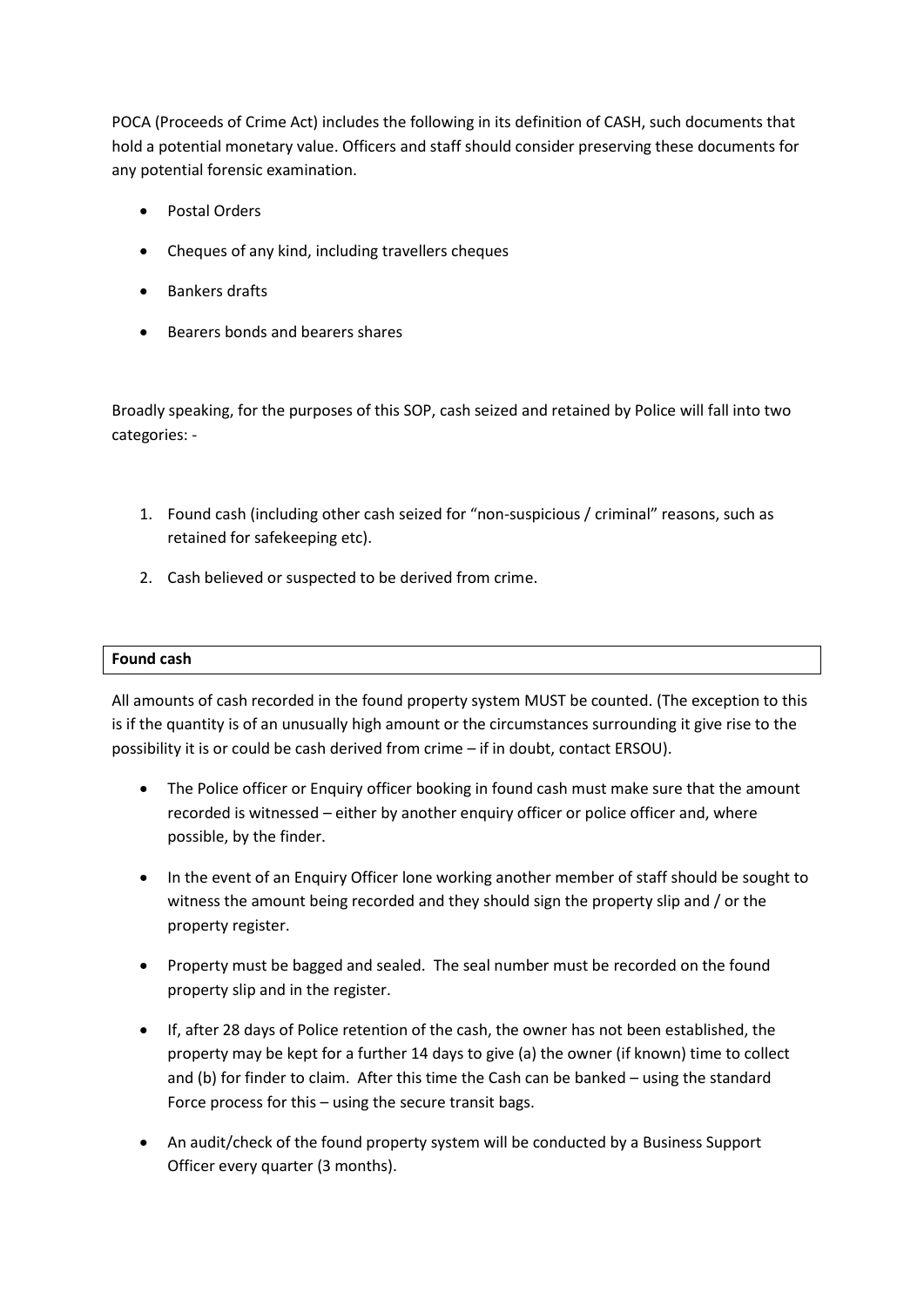# **Criminally derived cash**

The general rule for quantities of cash that fall into this category is that it WILL be counted IN ALL CASES. Doubt may arise if;

 Substantial sums of monies are seized – BEFORE COUNTING – please consult with the investigating SIO around potential forensic issues. If in doubt seek advice from the RECU.

In order to preserve the cash for Forensic anaylsis (fingerprints/DNA Drug deposits) and also to show how the cash was carried, (bundles etc) then digital photographs can be taken of the cash if appropriate. When counting cash the following method WILL BE adhered to;

- Latex gloves should be worn in all cases when handling cash two pairs ("double gloving")
- Count the cash in a controlled environment away from the scene. The count should be done over a fresh large piece of clean paper. Once the count is complete the gloves and paper should be sealed with the cash in the same property bag, with the same entry.
- TWO persons (officers and/or staff) should ALWAYS be present to witness the count.
- Always count at least twice to confirm the amount.
- The full amount seized should be updated on PMS, and any other relevant paperwork.
- Both the seizing officer and witness should sign the documentation/PMS. When signing the PMS record – this can be held digitally, if desired, within PMS using the digital signature capture pads. If a signature pad is not available then a receipt can be printed from the KIM PMS and manually signed and kept with the property.
- Money should be placed in a cash bag. If a cash bag is not available then place in a clear plastic bag and attach a seal, recording the seal number on the PMS entry and other relevant documentation.
- Seizing officer and/or counting officers should make a pocket note book entry stating the amount, property reference, exhibit reference and seal number. This should then (where possible) be signed by the witness (and person from who it was seized).
- The money should then be placed in the relevant property holding safe.

#### **Property Office Procedure**

 Property officers will manage the storage of criminally derived cash (SEIZED, DRUG AND POCA) using the PMS.